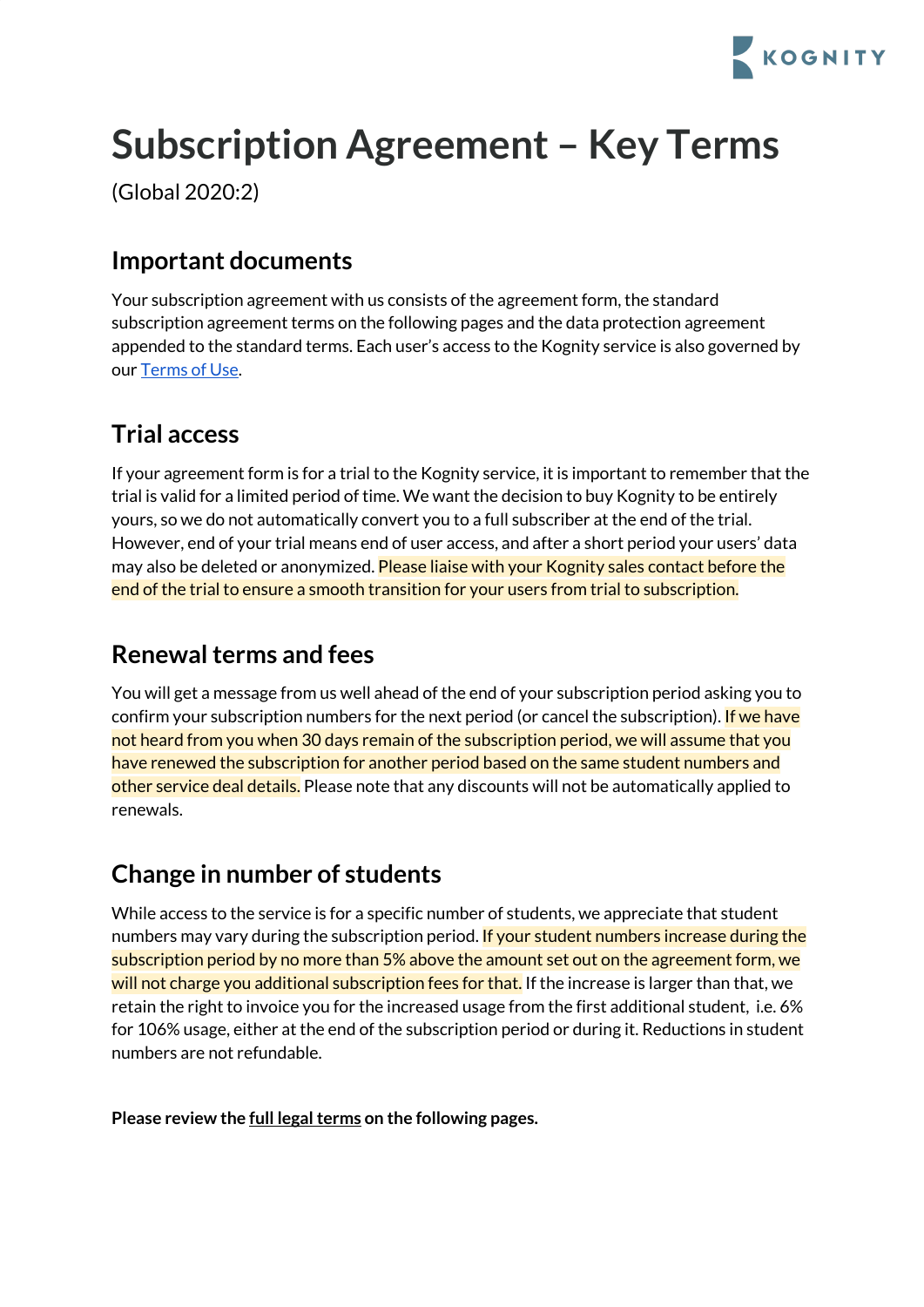# **STANDARD SUBSCRIPTION AGREEMENT TERMS (GLOBAL 2020:2) Kognity Learning Platform Service**

# **1. INTRODUCTION**

- 1.1. Subject to the terms and conditions of this Subscription Agreement and during the Subscription Period, Service Provider will make the subscribed Service available to Subscriber, solely for use according to the Terms of Use, which supplement the terms and conditions of this Subscription Agreement.
- 1.2. Occasionally Service Provider may, in its discretion, make changes to the Service and the Subscription Agreement. Upon such material changes to the Subscription Agreement or Services, Service Provider shall notify Subscriber. By continuing to use the Service or entitle the Users to continue using the Service after changes are made, Subscriber is expressing and acknowledging its acceptance of the changes.

#### **2. DEFINITIONS**

2.1. In this document, unless the context otherwise requires:

"**Confidential Information**" means any information that: (i) if disclosed in writing, is labelled as "confidential" or "proprietary"; (ii) if disclosed orally, is designated confidential at disclosure; or (iii) whether it being written or oral and whether it being designated as confidential or not, by its nature, and/or the circumstances of its disclosure, makes it reasonably likely that it is confidential;

"**Effective Date**" means the date on which Subscriber and Service Provider execute the Subscription Agreement;

"**Intellectual Property Rights**" means all copyright and related rights, design rights, registered designs, patents, trade and service marks (registered and unregistered), database rights, semi-conductor topography rights, know how, rights in confidential information and all other intellectual property rights throughout the world for the full term of the rights concerned;

"**Service**" means any and all educational material, including but not limited to textbooks, videos, animations and other digital media, hosted by Service Provider for different Subject Matters;

"**Service Deals**" means Service Provider's designed product offerings from time to time to Subscriber and its Users as set forth in the agreement form and in the email from the account manager;

"**Service Provider**" means Kognity AB, a Swedish limited liability company, Reg. No. 559023-5080, with address Linnégatan 87D, 115 23 Stockholm, Sweden;

"**Subject Matter**" means Services hosted by Service Provider on selected topics from time to time, *inter alia*, biology, chemistry, physics, environmental systems and societies, mathematics, economics and psychology;

"**Subscription Agreement**" means the agreement form (executed in written form online or by other means), these subscription agreement terms and conditions and any supplementary documents referred to in either of these documents;

"**Subscription Period**" means the Service subscription period for each Service Deal as defined by the access start and end dates set out in the agreement form;

"**Terms of Use**" means Service Provider's supplementary document "Terms of Use" that Subscriber and Users have to accept to use the Service, available at https://app.kognity.com/terms/ as the same may be updated from time to time;

"**Trial Access**" means trial access for Subscriber and its Users for purposes of evaluating the Service. Trial Access is for such parts of the Service and for the duration as specified on the agreement form;

"**User Account Information**" means information requested by Service Provider on Subscriber's Users in order to setup and register the Users for Services;

"**Users**" means individual students and teachers who are authorized by Subscriber to use the Service, for whom subscriptions to a Service have been procured, and who have been supplied user identifications and passwords by Subscriber (or by Service Provider at Subscriber's request).

# **3. SUPPLY OF SERVICES**

- 3.1. Service Provider hereby undertakes to procure the supply to Subscriber the subscribed Service Deals on the terms set forth in this Subscription Agreement.
- 3.2. By subscribing to Services, Subscriber warrants and represents that its representatives are authorized to bind Subscriber to this Subscription Agreement. Subscriber further warrants and represents that: (i) it is registered in its territory and will only grant User access to the Services in that territory; (ii) it complies with and will comply with the subscription requirements set out in the Subscription Agreement; (iii) any registration information that it submits to Service Provider is true, accurate and complete, and it agrees to keep it that way at all times; (iv) it is authorized to grant all permissions and licenses provided in this Subscription Agreement to its Users; (v) it shall comply with any laws and regulations that apply to its use of the Services (in particular local regulatory regimes on privacy and data protection); (vi) it shall not provide any information to Service Provider that it is not permitted to provide under law, regulation or contract or that would require Service Provider to undertake separate measures such as obtaining consent from a User, a User's parent or guardian, or any other third party, and (vii) it shall not use the Services for any other use than set forth herein and shall not allow any third party to do so.
- 3.3. Use of the Services requires User registration with Service Provider. Such registration is made by Service Provider upon receiving the requested User Account Information from Subscriber.
- 3.4. Subscriber confirms that it will accept and comply with Service Provider's Terms of Use and other relevant terms, and that Users consent to the processing of any personal data as set forth in this Subscription Agreement. Upon valid User registration, Service Provider will activate the subscribed Subject Matters for the registered User in its system.
- 3.5. Subscriber is responsible for that its Users at all times comply with the terms of the Subscription Agreement and adhere to Service Provider's requirements and guidelines in relation to use of the Service, as designated by Service Provider from time to time, including applicable Terms of Use and instructions.
- 3.6. Subscriber or registered Users are responsible for all hardware, communication networks and other equipment necessary for use of Services, and the due installation thereof. Subscriber is solely responsible for all activities conducted by Users, through each of any User's logins. Subscriber is not allowed to engage in service bureau use, outsourcing, renting, reselling, sublicensing, concurrent use of a single User login, or time-sharing of the Service.
- 3.7. Subscriber shall not and shall not permit Users to: (i) copy, translate, create a derivative work of, reverse engineer, reverse assemble, disassemble, or decompile the Service or any part thereof or otherwise attempt to discover any source code or modify the Service in any manner or form; (ii) use the Service in a manner that is contrary to applicable law or in violation of any third party rights of privacy or Service Provider's Intellectual Property Rights; (iii) use or knowingly permit the use of any security testing tools in order to probe, scan or attempt to penetrate or ascertain the security of the Service; (iv) access the Service by any means other than through the interfaces that are provided by Service Provider; or (v) use or allow Users or third parties to use the Services in any unauthorized manner or in breach of the Terms of Use.
- 3.8. Service Provider will: (i) authorize registered Users access to and assign unique User passwords and usernames; (ii) grant Users access to any subscribed Subject Matter relevant to that User in accordance with the terms and conditions of this Subscription Agreement; and (iii) endeavor that the use of the Service is secure, error-free, or that the Service will meet the subscribed requirements, or that errors in the Service are reasonably resolved and that the overall system hosting of the Service is free of viruses or other harmful components. Service Provider will use its reasonable endeavors to resolve any issues related to the Service as part of its technical support obligations.
- 3.9. Service Provider reserves the right to make such changes to the features and functionality of the Service, systems and interfaces as it sees fit in its sole discretion. The foregoing notwithstanding, Service Provider will notify Subscriber, or where relevant Users, of any material changes in advance where reasonably practicable and where such prior notice would not adversely affect Service Provider's commercial interests.
- 3.10. To the fullest extent possible under applicable law, Service Provider does not give any warranty, express or implied, as to the quality, content and availability or fitness for a specific purpose of the Service, or the non-infringement of any third party Intellectual Property Rights.

# **4. FEES AND PAYMENT**

- 4.1. The Services are provided in Service Deals, the prices and conditions for are based on Subscriber's choice as set forth in the agreement form. The prices and conditions for each Service Deal are subject for a review from time to time, and Service Provider reserves the right to propose adjustments to the prices at the latest two (2) months prior to the expiration of a Subscription Period. Unless Subscriber cancels the subscription pursuant to the terms set forth herein, the adjusted prices for the subscribed Service Deals will apply when the subscription is renewed for a subsequent successive Subscription Period.
- 4.2. Unless otherwise agreed in writing, Service Provider will invoice Subscriber for the full Subscription Period at the start of each Subscription Period. Invoiced amounts are in the currency set out in the Subscription Agreement, and exclude taxes, levies or duties of any nature, including value-added, sales use or withholding taxes.
- 4.3. To the extent Subscriber's use of the Service exceeds the parameters of the Service Deal (e.g. due to exceeding the allocated number of student Users), Service Provider reserves the right to issue additional invoices for fees due for such excess use based on the same pricing structure as the relevant Service Deal. Additional invoices will be issued at the end of the Subscription Period or during it. The foregoing notwithstanding, Subscriber will be permitted up to 5% excess use without additional fees provided such excess use is in good faith. If the excess use is more than 5%, Service Provider's right to issue additional invoices will be for the full excess use without deduction of the 5% buffer.
- 4.4. All invoices are payable within thirty (30) calendar days from the relevant invoice date, unless otherwise agreed in the Subscription Agreement. All amounts owed hereunder, not paid when due, will be subject to penalty interest at a rate of four (4) per cent per annum calculated and compounded daily on the amount overdue, as well as compensation for costs for recovery of late payment. Upon late payment, Service Provider may, at its own discretion, temporarily restrict Subscribers' and/or Users' access to the Service until payment has been received in full.

#### **5. SUBSCRIPTION, TRIAL ACCESS AND CANCELLATION**

5.1. Unless otherwise agreed in the Subscription Agreement, the Subscription Period shall be twelve (12) months commencing on the Effective Date. Unless Subscriber cancels the subscription pursuant to the terms set forth herein, a subscription is automatically renewed for a subsequent successive Subscription Period based on the same Service Deal (e.g. number of students, price and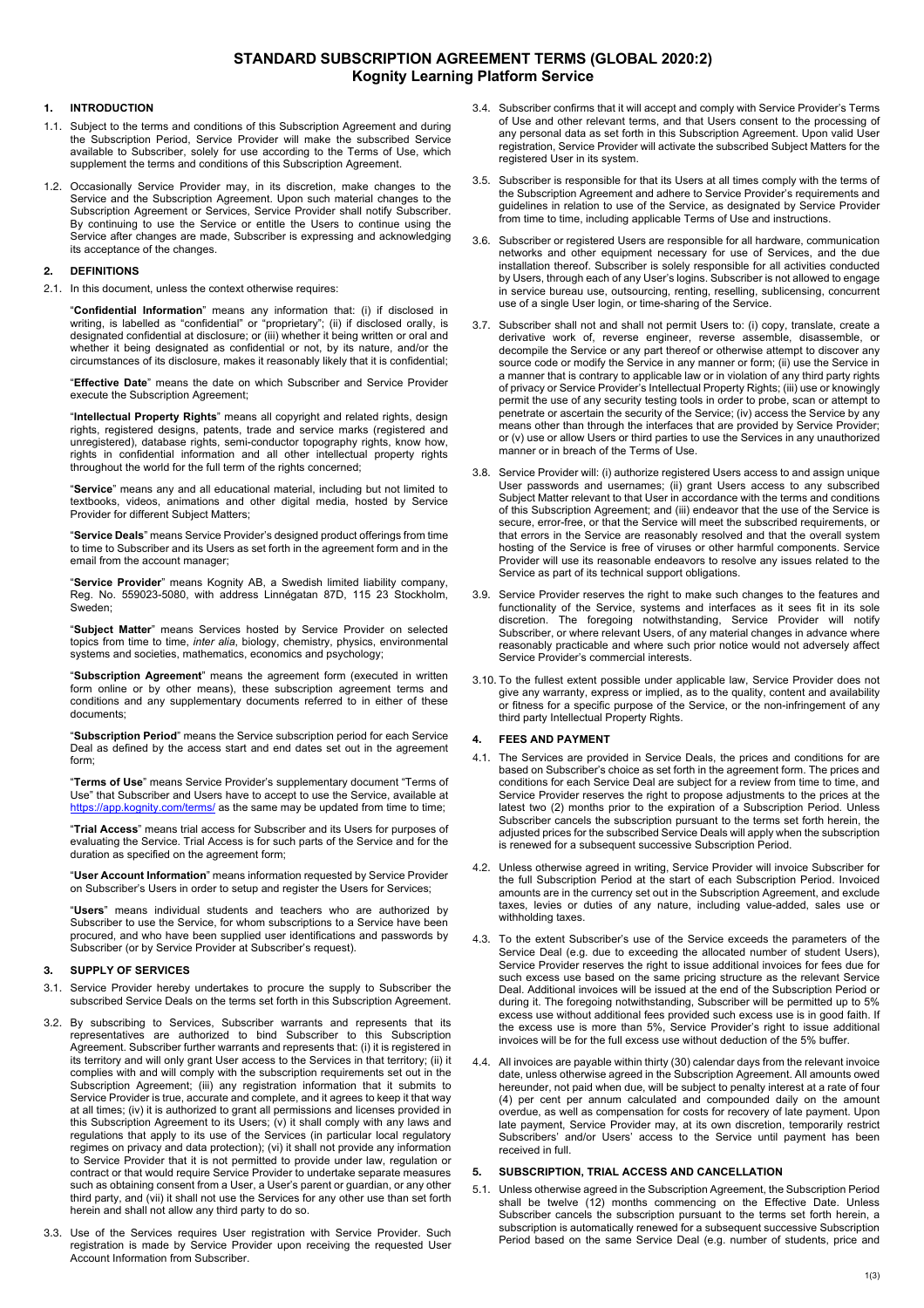length of Subscription Period) excluding any introductory or otherwise timelimited discounts.

- 5.2. From time to time Service Provider may grant Trial Access to Subscriber. During Trial Access, Subscriber and its Users are granted access to use Services for all Subject Matters available to Users at the Effective Date. Unless otherwise agreed, the Trial Access shall be for four (4) weeks commencing on the Effective Date, after which Trial Access will automatically end unless Subscriber has entered into a Service Deal with a start date on or before the last day of the trial period. Trial Access may be granted subject to Service Provider charging a setup fee for its trial onboarding and training costs. Such set-up fee is nonrefundable and must be paid in full regardless of whether Subscriber actually uses the Service during the trial period.
- 5.3. The subscription is binding during the full duration of the Subscription Period. Subscriber may avoid automatic extension of the Subscription Period pursuant to the terms set forth in this Subscription Agreement by submitting a cancellation note to Service Provider at the latest thirty (30) calendar days prior to expiration of a Subscription Period.
- 5.4. Any Subscriber requests for modification of the Service's scope or cancellation of the Subscription Period must be submitted in writing to their account manager or to contact@kognity.com
- 5.5. Upon the termination of this Subscription Agreement for any reason, any sum owing or due to Service Provider shall be immediately payable and the rights of Subscriber and Users herein shall be immediately cancelled.

### **6. INTELLECTUAL PROPERTY RIGHTS**

- 6.1. Service Provider and its affiliates and licensors, as applicable, shall remain the exclusive owners of all Intellectual Property Rights in the Service (including the underlying technology, software and content). Subscriber may not remove any legends or statements in the Service or any materials provided with such legends regarding Service Provider's and its licensors' proprietary rights.
- 6.2. Service Provider's trademarks, service marks, trade names, logos, domain names, and any other features of the Service are the sole property of Service Provider and its licensors. The license granted to Subscriber and its Users herein does not grant any rights to use Intellectual Property Rights or any other features of the Service, whether for commercial or non-commercial use.
- 6.3. It follows from Service Provider's Terms of Use that Subscriber and/or its Users shall remain the owner of any posted content, as defined in the Terms of Use. Notwithstanding the aforesaid, Service Provider is hereby granted a license to use said posted content on the terms set forth in the Terms of Use. Without prejudice to applicable data protection and privacy laws, Service Provider shall in all other respects be the owner of any Intellectual Property Rights arising under this Subscription Agreement. Any such Intellectual Property Rights created by Subscriber or its Users, if any, shall immediately, finally and irrevocably be assigned to Service Provider upon creation thereof.

## **7. CONFIDENTIALITY AND PRIVACY**

- 7.1. Any and all Confidential Information exchanged between Service Provider, Subscriber and Users shall be keep strictly confidential and not disclosed to any third party without prior written consent of the owner of the Confidential Information. At all times, Confidential Information shall be treated and stored carefully and appropriately so that the Confidential Information is not inadvertently made available to any third party or otherwise disclosed in breach of this Subscription Agreement.
- 7.2. Notwithstanding the aforesaid, this Subscription Agreement shall not prohibit the disclosure of Confidential Information to the extent that such disclosure is permitted or required by law, regulation or order of a court or other governmental authority. Furthermore, Service Provider may disclose Confidential Information on a need to know basis to its contractors and service providers who have executed written agreements requiring them to maintain such information in strict confidence and use it only to facilitate the performance of their services in connection with the Services.
- 7.3. Subscriber and its Users may not copy, make transcriptions or recordings or in any other way reproduce or duplicate any document or other medium containing Confidential Information or Intellectual Property Rights, without Service Provider's written consent.
- 7.4. Service Provider will comply with applicable Data Protection Regulation as well as with its own, at each time applicable, Privacy Policy in relation to any Subscriber or User personal data that it may collect and process for the purposes of supplying the Service. Service Provider will process any such personal data in accordance with the Data Processing Agreement between Service Provider and Subscriber set out in Appendix 1 and Service Provider's Privacy Policy, available online at http://www.kognity.com/privacy-policy/

#### **8. LIMITATION OF LIABILITY**

8.1. Service Provider shall not be liable for any loss of profits, business, goodwill, revenue, sales, or data, or for any indirect, consequential, incidental or special loss or damages of any kind under or in connection with this Subscription Agreement, save where such loss or damage is due to Service Provider's gross negligence or willful violation of the terms of this Subscription Agreement. In addition to any other limitations of liability set forth in this Subscription

Agreement, Service Provider's maximum liability due to any person, firm or corporation whatsoever arising out of or in the connection with any license, use or other employment of the Service, whether such liability arises from any claim based on breach or repudiation of contract, breach of warranty, negligence, tort, statutory duty, or otherwise, shall in no case exceed the equivalent of the lower of the actual subscription fees due for the relevant Subscription Period and twenty four (24) months in subscription fees. Subscriber shall not have the right to terminate this Subscription Agreement unless such loss or damage is due to Service Provider's gross negligence or willful violation of the terms of this Subscription Agreement.

8.2. Service Provider shall not be liable for damages for any delay or default in performance of its undertakings of obligations under this Subscription Agreement, if such delay or default is caused by force majeure, including without limitation wars, insurrections, fires, passing of laws or any governmental order, regulation or ruling, or any other acts or circumstances beyond the reasonable control of Service Provider, and Subscriber shall not have the right to terminate this Subscription Agreement unless such delay or default in performance is caused by force majeure for a period of more than six (6) months. During the force majeure event, Service Provider will use all reasonable efforts to avoid, reduce or eliminate the force majeure event's prevention, restriction or delay of the performance of its obligations under this Subscription Agreement.

# **9. MISCELLANEOUS**

- 9.1. Any notice or other communication to be given or served under or in connection with this Subscription Agreement shall be in writing and shall be sent by e-mail to the other party's contact person set forth in the subscription service form.
- 9.2. Subscriber may not assign, mortgage, charge any of its rights or sub-contract or otherwise delegate any of its obligations under this Subscription Agreement, except with the written consent of Service Provider.
- 9.3. This Subscription Agreement constitutes the entire agreement between the parties and supersedes any previous agreement and no modification of this Subscription Agreement shall be effective unless it is made in writing and executed by or on behalf of the parties unless otherwise set forth in this Subscription Agreement.
- 9.4. No failure or delay by any party in exercising any of its rights under this Subscription Agreement shall be deemed to be a waiver of that right, or otherwise prejudice, affect or restrict the rights or remedies of that party in relation to the other party, and no waiver by any party of a breach of any provision of this Subscription Agreement shall be deemed to be a waiver of any subsequent breach of the same or any other provision of this Subscription Agreement.
- 9.5. All provisions of this Subscription Agreement that can be reasonably interpreted as surviving upon the full performance, expiry, termination, cancellation or voidance of the Subscription Agreement (in particular provisions on intellectual property rights and confidentiality) shall survive said performance, expiry, termination, cancellation or voidance.

# **10. APPLICABLE LAW AND DISPUTE RESOLUTION**

- 10.1. This Subscription Agreement shall be governed by the substantive laws of Sweden.
- 10.2. Any dispute, controversy or claim arising out of or in connection with this Subscription Agreement, or the breach, termination or invalidity thereof, shall be finally settled by arbitration administered by the Arbitration Institute of the Stockholm Chamber of Commerce (the "**SCC**"). The Rules for Expedited Arbitrations shall apply, unless the SCC in its discretion determines, taking into account the complexity of the case, the amount in dispute and other circumstances, that the Arbitration Rules shall apply. In the latter case, the SCC shall also decide whether the Arbitral Tribunal shall be composed of one or three arbitrators. The seat of arbitration shall be Stockholm, Sweden. The language to be used in the arbitral proceedings shall be the English language.